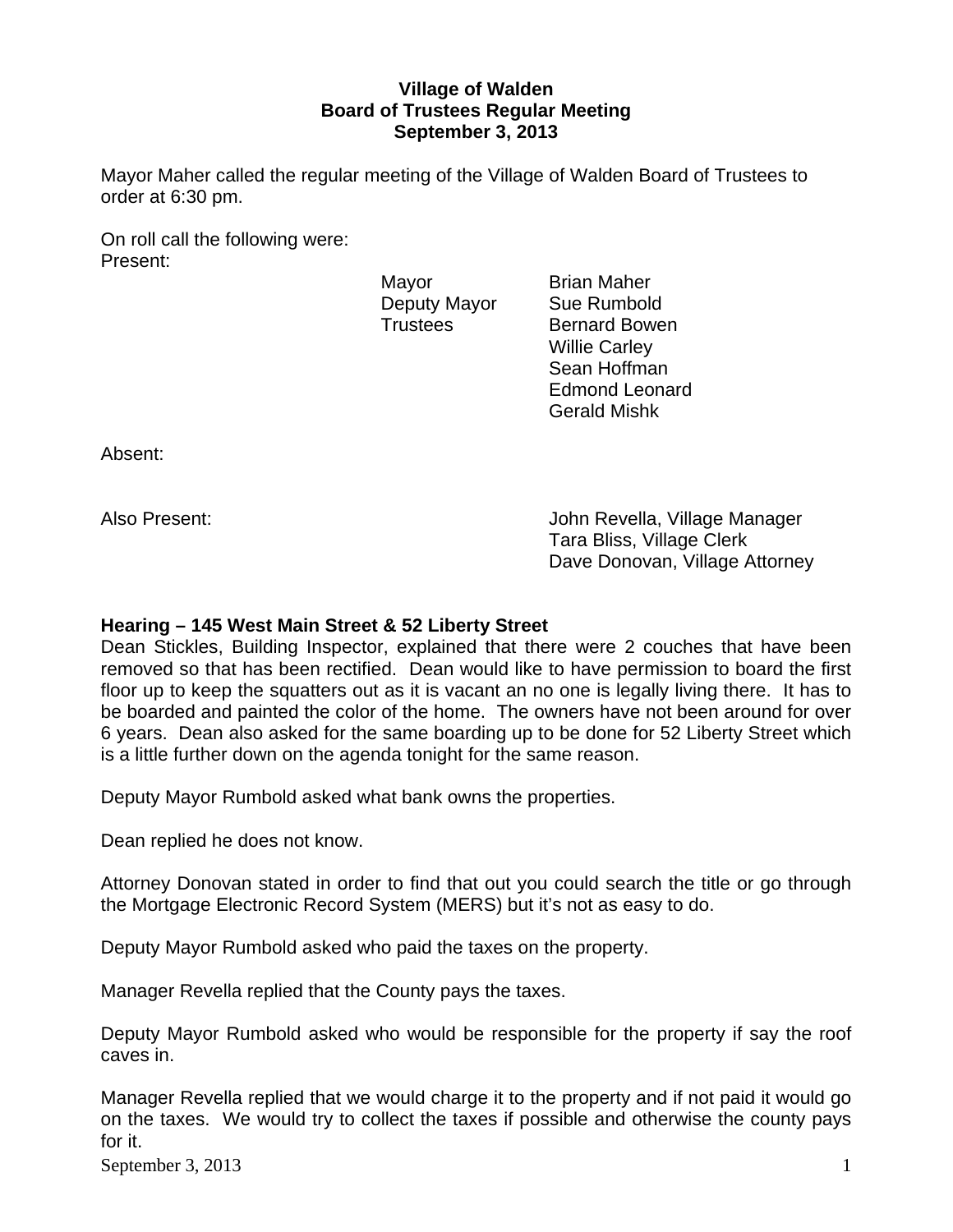Attorney Donovan stated it is required by law to pay taxes by a certain date if bank doesn't pick up their investment.

Deputy Mayor Rumbold asked if Dean has been inside either of the buildings.

Dean replied that he has had no opportunity to go in.

Manager Revella stated that it's just vacant not condemnable as there is nothing structurally wrong just trying to keep people out from staying there.

Deputy Mayor Rumbold made a motion to give the Building Inspector and the Village Manager the authority to board up the first floor of 145 West Main Street as well as 52 Liberty Street and bill each property owner for said boarding. Seconded by Trustee Mishk. All ayes. Motion carried.

Trustee Carley asked if we could put something in place to stop this from happening in the future.

Attorney Donovan stated that you could contact a title company who can search and find out who the mortgage holder is. There are other people who locate heirs lets say if one is missing or one to serve process papers. You can use either one of those options or both. With the MERS situation it becomes more complicated and has resulted in the crisis from a few years ago where one company owns it for first 5 years and then another for a separate time frame.

Mayor Maher asked if we have used any of these types of efforts in the past.

Dean stated no because what we have on the tax rolls is the last known person who owns the property they are still the record owner. We know who they are; they just will not take mail/notifications or anything. That's why we are here.

Trustee Leonard asked about the cost of a title search.

Attorney Donovan stated he would look into that and report back to the Board.

Trustee Leonard asked about the property at the corner of Coldenham and 208; do we know who owns it.

Dean replied yes. No response from them for a while but all those bills were paid and someone is looking to reopen the store there.

Deputy Mayor Rumbold asked if we will be boarding up just the windows and the doors.

Trustee Carley suggested we board up the basement floor as well.

Deputy Mayor Rumbold amended the previous motion to include boarding of the first floor and anything below it to include the basement of each property. Seconded by Trustee Mishk. All Ayes. Motion carried.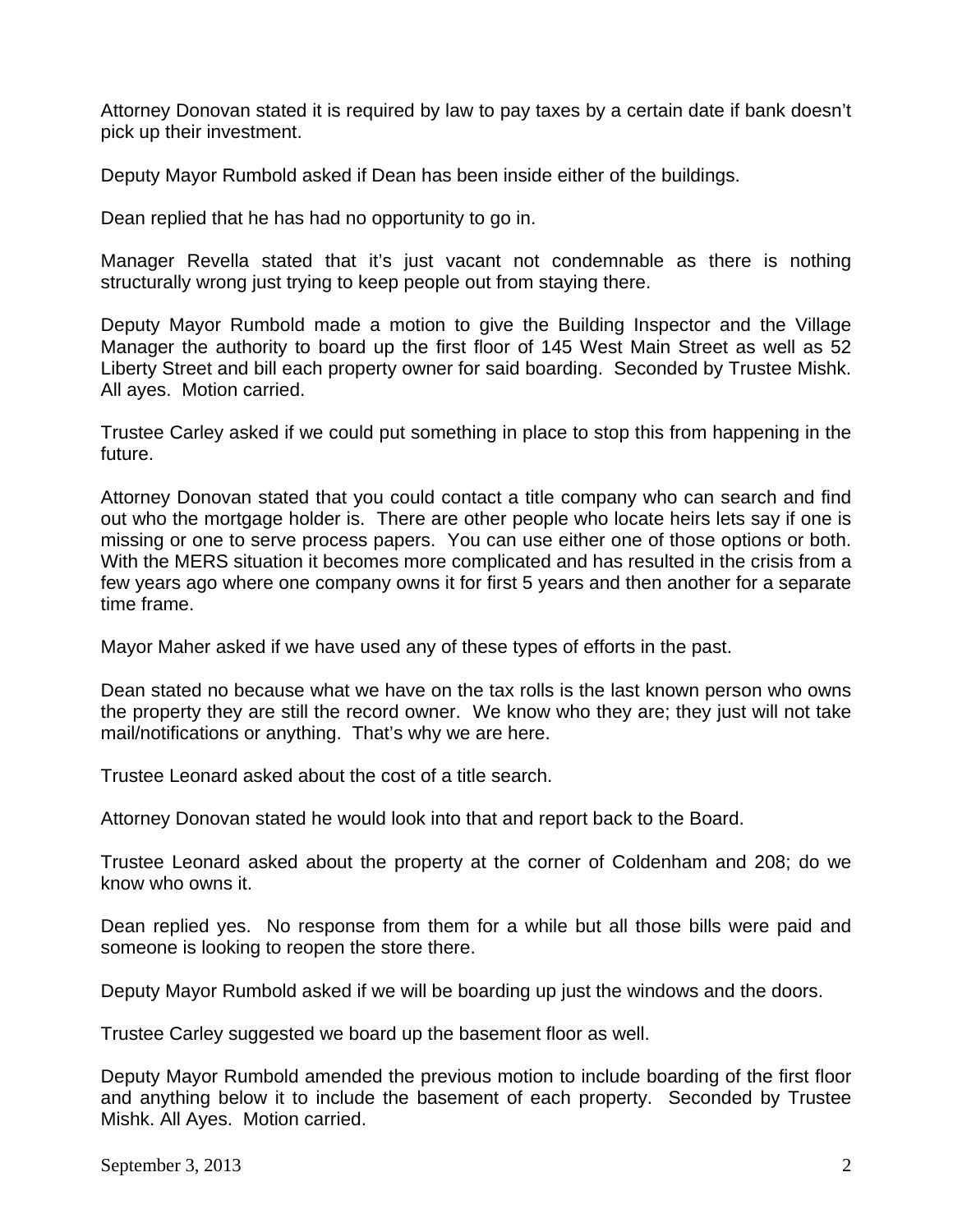### **Hearing – 46 Scofield Street**

Dean reported that there is a list of items that have been sent out numerous times only thing that was taken care of was the 911 numbers on the building and the rest have all been ignored. There are continuous problems at this property. Apartment 3 has no working electric and someone is living in the attic which is not a legal apartment. Additionally there recently appeared debris on the front porch, under the front porch, and in the basement. There are no smoke or carbon monoxide detectors. The mowing has been taken care of by the Village and has been billed to date \$800 by the Village for that. The windows have no screens and somehow he'd like to ask the Board to consider condemning the home until all violations have been complied with.

Trustee Hoffman asked if this was the property where the owner continually does just enough to get by and then back on radar.

Dean replied yes, he pays the fine and goes back there again. He would like to get the point across that we won't stand for whatever he wants.

Attorney Donovan stated that if there is a violation of our code 109-12, emergency situations, which states there is a clear and eminent danger to life, safety, or health; are you saying that is present?

Dean replied yes.

Attorney Donovan stated that we can authorize our Building Inspector to immediately cause the owner to repair and charge the resident.

Mayor Maher questioned if it gave us the power to condemn as Dean is asking for.

Attorney Donovan stated he didn't see that in the code. If there is noncompliance we can then order the building demolished.

Dean commented that we may have to hold over because the interest is not here because the owner is not present tonight.

Mayor Maher commented Dean's spirit and we just need to figure out what to do.

Trustee Hoffman suggested we go ahead and make the order, give a time frame, and then if not done we go in and do it and then charge the homeowner.

Attorney Donovan clarified that proper notice of tonight's hearing per our code 109-6.

Dean replied yes. On August  $14<sup>th</sup>$  we sent notification via certified and regular mail, which states that we may take recourse.

Trustee Carley stated we shouldn't allow this owner to do the bare minimum and get by like he has been doing.

September 3, 2013  $\overline{3}$ Attorney Donovan commented regarding the distinction between what the justice court can do and what the Supreme Court can do. Justice Court can only impose fines or send folks to jail. Justice court cannot order them out but Supreme Court can do that which is more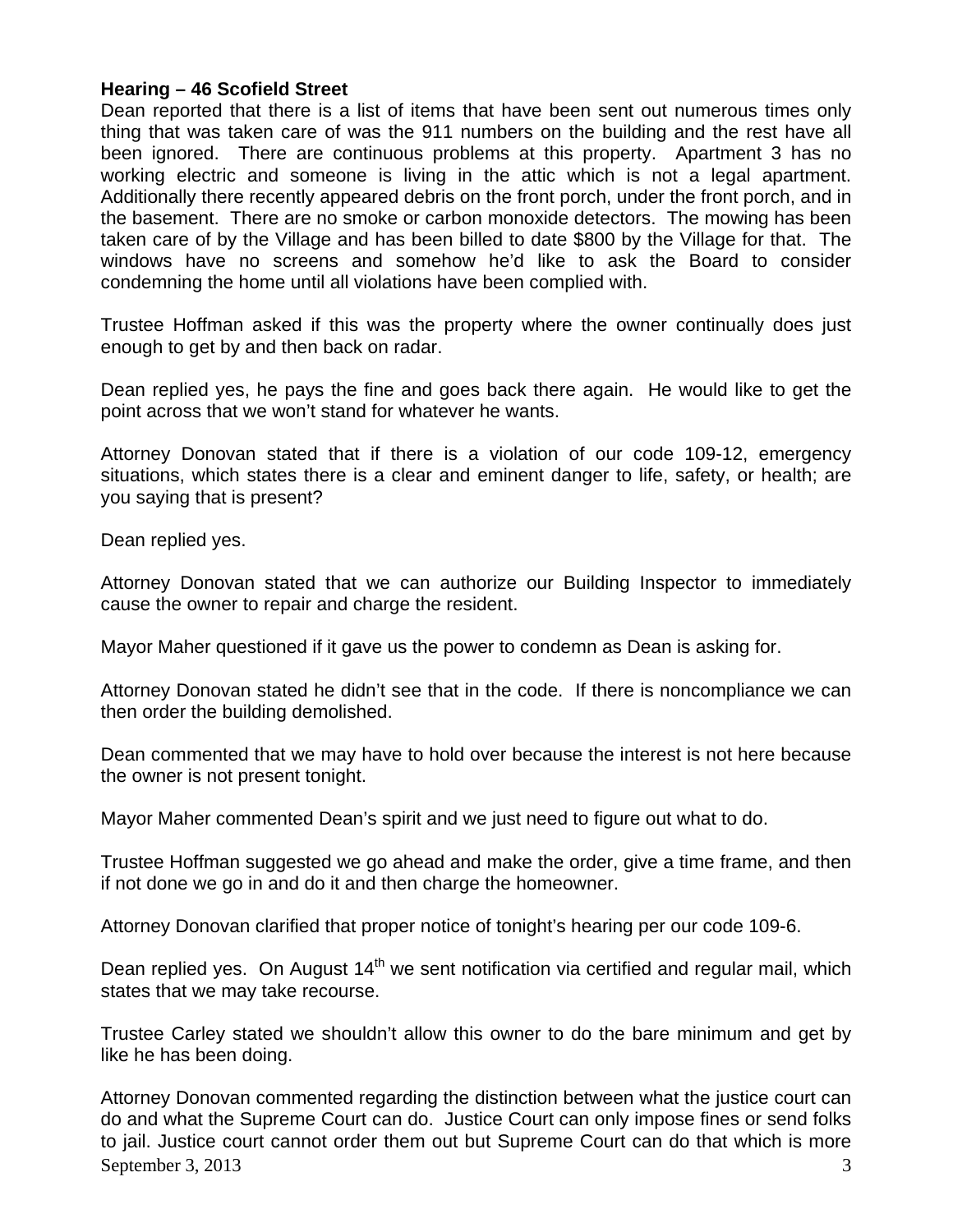expensive. We have the ability to hire someone to make it habitable and then charge the property owner.

Deputy Mayor Rumbold asked how we get folks out of there.

Attorney Donovan said you would have to consider other avenues to go to such as Supreme Court.

Trustee Bowen asked if the house has a mortgage on it because then there is insurance and say they have violations we can then speak to homeowner. It's our due diligence to do that.

Dean responded that insurance company and mortgage company won't talk to him/us unless we have specific information.

Trustee Carley asked if there was any type of Local Law we could put into place for things like this when they happen.

Attorney Donovan replied that certainly there are steps here already to condemn and demolish a home but not a way to make a law to make a landlord be a decent human being. He suggested that in two weeks he give an outline of steps that you can employ to take on this case so that we are ready to do this in two weeks. Supreme Court may be needed. It could be done quickly but depends on the action which can be litigation.

Trustee Mishk asked how many apartments are there not including the attic.

Dean replied 4.

Mayor Maher and Trustee Mishk both agreed with Willie that perhaps there is a local law that owners must have a permit like the taxis and towing where we can monitor it.

Attorney Donovan stated he was happy to look into that. He suggested the Board adopt a resolution for work to be done and billed to the owner.

Trustee Bowen asked what if he doesn't let us in.

Deputy Mayor Rumbold replied we can order those repairs to be done.

Trustee Carley expressed concern about the tenants that are living there.

Dean replied that the tenants don't have to leave but they will be inconvenienced.

Attorney Donovan reiterated that we can't force them out during the repairs without going to other avenues as mentioned before. Expertise is needed to determine the length of the damages.

Manager Revella stated we can tell them to get out but can't make them.

Deputy Mayor Rumbold asked if they have been cited under Village code or NYS code.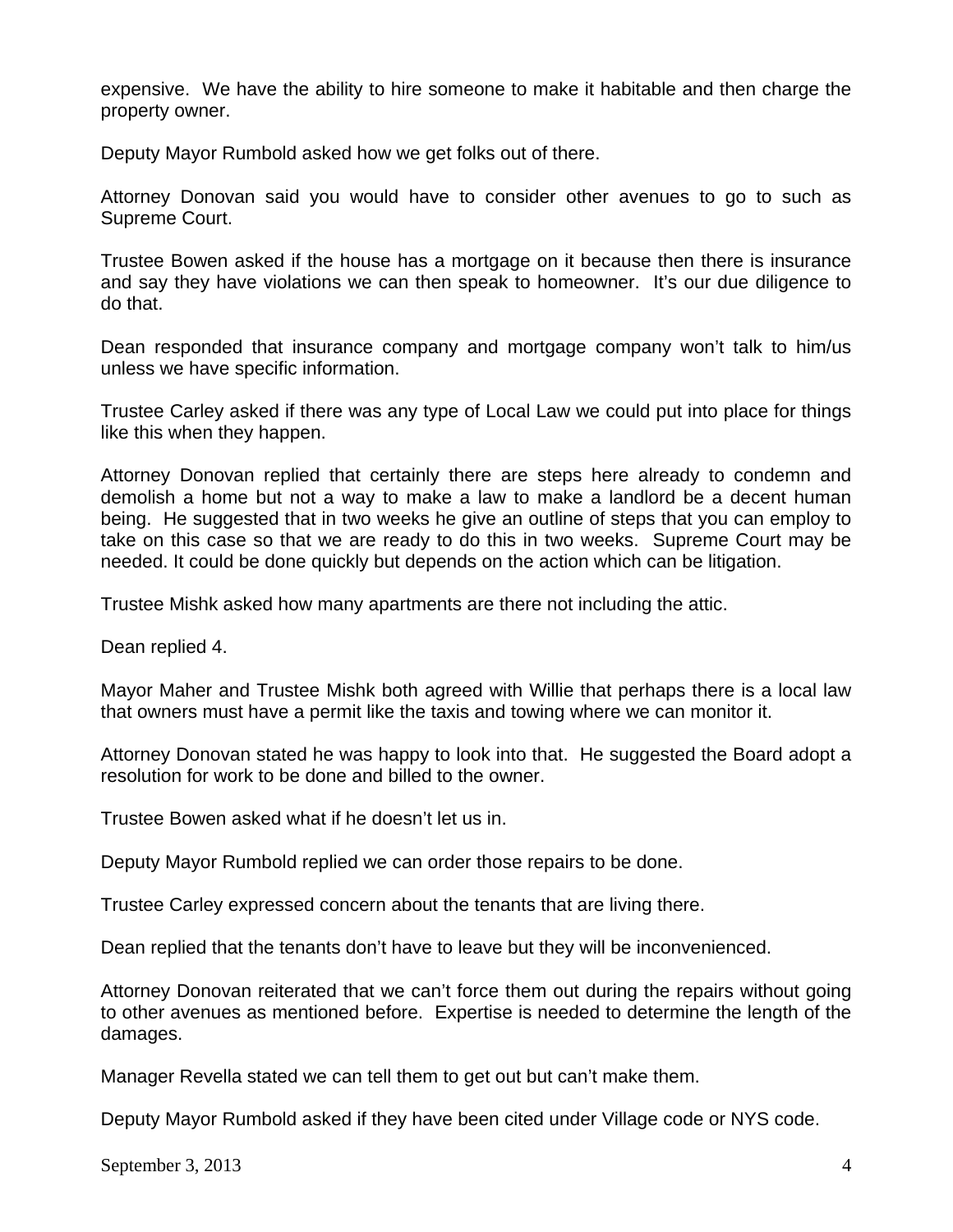Dean replied that we have more flexibility under Village Code.

Trustee Bowen stated that goes back to what Dean is asking for; how do we get the building shut down.

Attorney Donovan suggested they get a professional in to document a list of the violations at the property before we can get to a point to condemn this building for the following reasons we need to get back up.

Mayor Maher clarified that what we needed to do is hire someone to document the violations for the back up that we need.

Trustee Hoffman made a motion to authorize the Building Inspector to get an electrical inspector into the property located at 46 Scofield Street to check the electric as well as any other type of inspector as he deems necessary and document each violation in detail to be presented to the Board at the September 17, 2013. Seconded by Trustee Mishk. All Ayes. Motion Carried.

### **Public Hearing – Local Law 7 of 2013 – Taxi Cab Law**

Trustee Leonard made the motion to open the public hearing for Local Law 7 of 2013 – Taxi Cab Law. Seconded by Trustee Bowen. All ayes. Motion carried.

Trustee Bowen made the motion to close the public hearing for Local Law 7 of 2013 – Taxi Cab Law. Seconded by Trustee Hoffman. All ayes. Motion carried.

Deputy Mayor Rumbold made the motion to Negative Declaration Local Law 7 of 2013 – Taxi Cab Law. Seconded by Trustee Leonard. All ayes. Motion carried.

Deputy Mayor Rumbold made the motion adopt Local Law 7 of 2013 – Taxi Cab Law. Seconded by Trustee Leonard. All ayes. Motion carried.

# **Village Manager's Report**

- We welcomed new bus service to the Village.
- Had a meeting with the owner of the sign at the top of Oak Street as they want to change the sign.
- Working with Ampac to resolve issues on Coldenham Road.
- Met with Supervisor Valk, Town of Shawangunk, and Trustee Leonard to work on the Rail Trail extension through Ulster County. Making good progress on that. Met with the Town Supervisors to discuss maintenance.
- Walden Community Council had their picnic in park which was very nice at Olley Park. Improvements look great and received some compliments.
- Had a conference call with a production company that wanted to do part of their show in Walden where they asked for a \$20,000 fee and we are not certain we want to pay for that type of thing.
- We had over 120 attendees at our End of summer camp family picnic at Olley Park. It was a great event.
- Had a lot of conference calls with special counsel regarding disciplinary matters and updates for CSEA and PBA negotiations that we will talk about in Executive Session.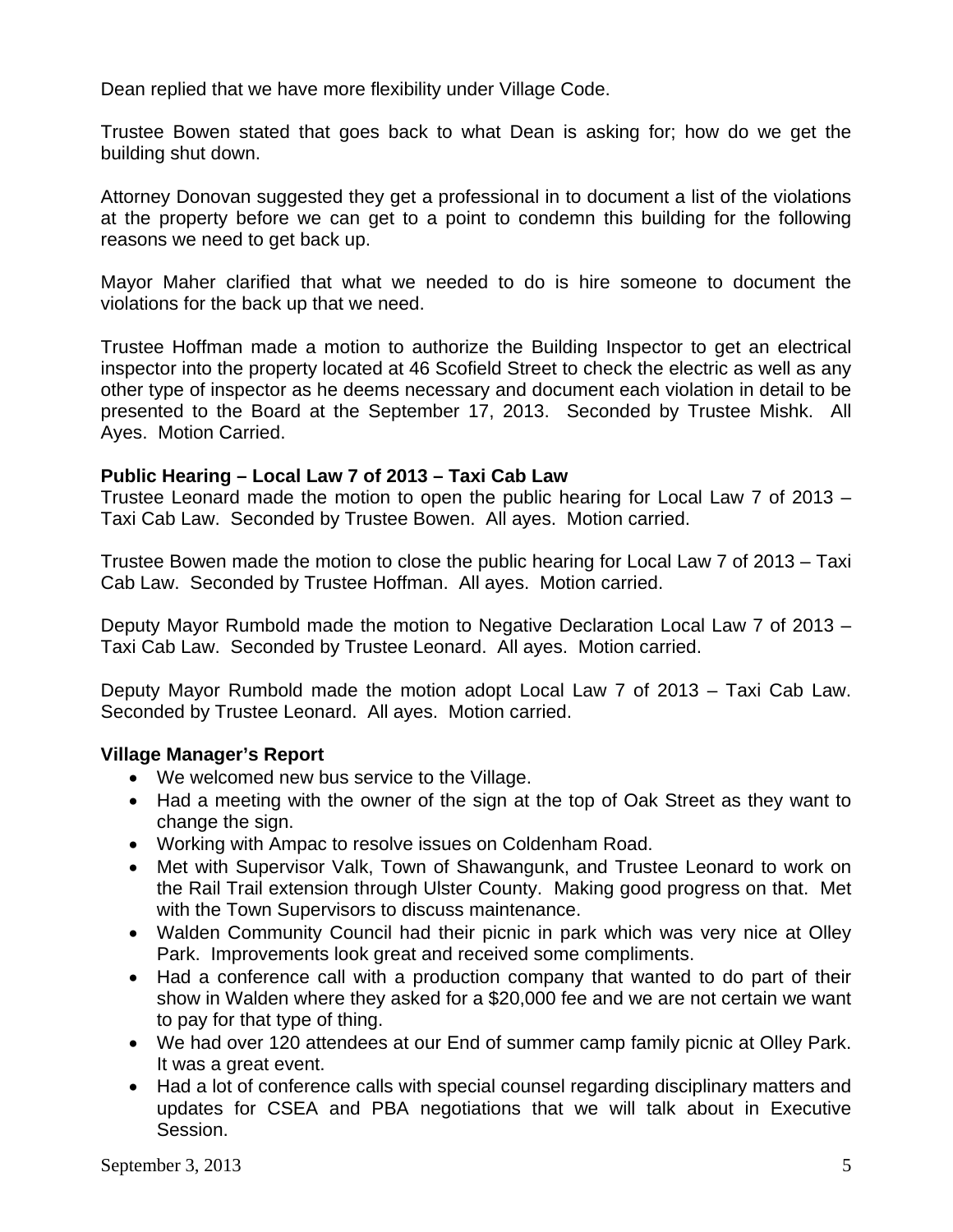- Treasure finished the AUD report and is working on the audit.
- We got a Demo of hydro stop device so we can put in new valves and replacement valves. Now we can do them on our schedule for hydrant replacements rather than renting from a company on their schedule. We are using it now for hydrant replacements on Ulster Ave.
- We had a water valve break on Ivy Hill Road. Issued a code red because water was off for the whole area. Didn't think it would be a major issue but the valve cut loose and had to shut down the water.
- Got our finalized report from Asset Works for the audit.
- Reviewed Personnel and OT issues with Trustee Mishk and Chief Holmes.
- We were informed that the generator will be tested this Thursday Sept  $5<sup>th</sup>$  so Village Hall will be closed to the public all day. Police Dept has their own generator so they will be open as usual.
- There are to minor Action items added for tonight. One for budget amendment to capital 121 and discussion for a projector for movies in the park.

Deputy Mayor Rumbold asked about the trench on Highland Avenue.

Manager Revella replied that the contractor needs to pave or we will pull our bond and do it for them.

Trustee Leonard asked about gas main issue on Hiddenview Drive. Who got the permit for that?

Manager Revella replied he would look it up in the office tomorrow.

Trustee Leonard asked about an issue with the back pack event at Olley Park and a County employee; do you know anything about that.

Manager Revella replied that it had nothing to do with the Village, it was a County employee.

#### **Approval of the April 9, 2013 Minutes**

Deputy Mayor Rumbold made the motion to approve the April 9, 2013 Minutes as written. Seconded by Trustee Leonard. All ayes. Motion carried.

# **Approval of the April 17, 2013 Budget Hearing Minutes**

Deputy Mayor Rumbold made the motion to approve the April 17, 2013 Budget Hearing Minutes as written. Seconded by Trustee Bowen. All ayes. Motion carried.

#### **Trustee's Committee Reports**

#### **Town of Montgomery & DPW liaison – Trustee Leonard**

Trustee Leonard reported we are getting the parts for our new dump truck. They are ready to start assembling.

#### **Village Clerk & Village Treasurer Liaison – Trustee Bowen**

Trustee Bowen stated that all the entries in August will be reconciled later this week. The state AUD report will be filed by the end of tomorrow. There was a dely due to Asset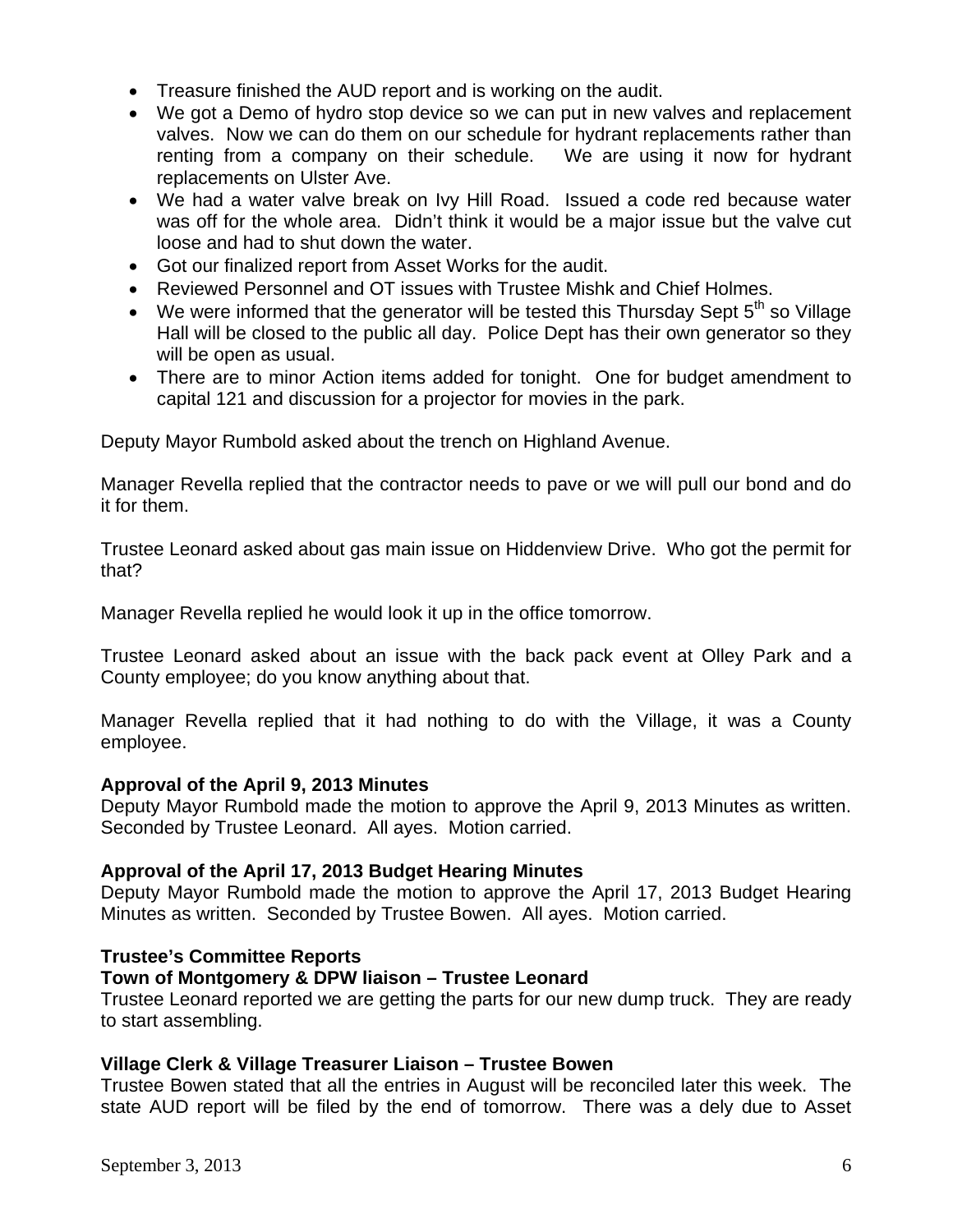Works and the capital updates. Auditors will be here starting 9/9 for the whole week. Peter to give a full report at the September  $17<sup>th</sup>$  meeting.

# **Police Department Liaison – Deputy Mayor Rumbold**

Deputy Mayor Rumbold reported that the DARE program is starting up again in September. The new police car is here. We have a lot of 207c and OT issues go on that we are working on. We have issues with PT coverage so John and Chief are trying to find a resolution.

# **Planning and Zoning Boards as well as the Building Department Liaison – Trustee Hoffman**

Trustee Hoffman reported that the Building dept is very busy right now. The Thruway project is moving into the demolition portion of the project. The wall behind us has been repaired in the Bradley Assembly Room. There are some enforcement issues going on. 10 Orchard and 35 East Main going before the Planning Board and the meeting that was supposed to be yesterday has been rescheduled due to Labor Day for a week from Monday.

# **Recreation & Parks & School Board Liaison – Trustee Carley**

Trustee Carley stated that the School Board has been pushing art and music to be brought back into the programs. The booster clubs are raising more money than they need to achieve their goals which is great. There are a lot of community events happening around the 3 Villages. Recreation & Parks are going well. He feels it's a good idea with the community movie idea.

# **Village Justice and Library Board Liaison - Trustee Mishk**

Trustee Mishk reported there is a drawing in the packets for the proposed deus (judges bench).

Judge Ray Ozman reported that in order to go forward we have to decide whether it will be a straight area or with two legs so people can see each other. The biggest issue is there will be approximately 2 steps which will take up some space. The wings will take up more space. Community room is first priority. We would have a ramp on one side for handicap accessibility.

Trustee Mishk continued that we will get a more detailed plan for the Board to see more clearly and adjust it to show a 30 degree angle outline. He and the Judge will have a meeting with the engineer to discuss.

Manager Revella announced that October  $19<sup>th</sup>$  will be the Village Wide Yard Sale date. The next day items for bulk pick up should be put curbside, October  $20<sup>th</sup>$ , and will be picked up the week of October 21<sup>st</sup>-October 25<sup>th</sup>.

# **Public Comment on Business of the Board**

Anita Vandermark, 76 Highland Avenue, asked about the type of material that would be used on the deus and she hopes that whatever is selected it will be kept in mind to try to preserve the historical integrity of the room as well as safety.

September 3, 2013  $\overline{7}$ Mickey Millspaugh commented that the Board should consider in order to close the building at 46 Scofield Street going to the court to get an eviction of the attic person. He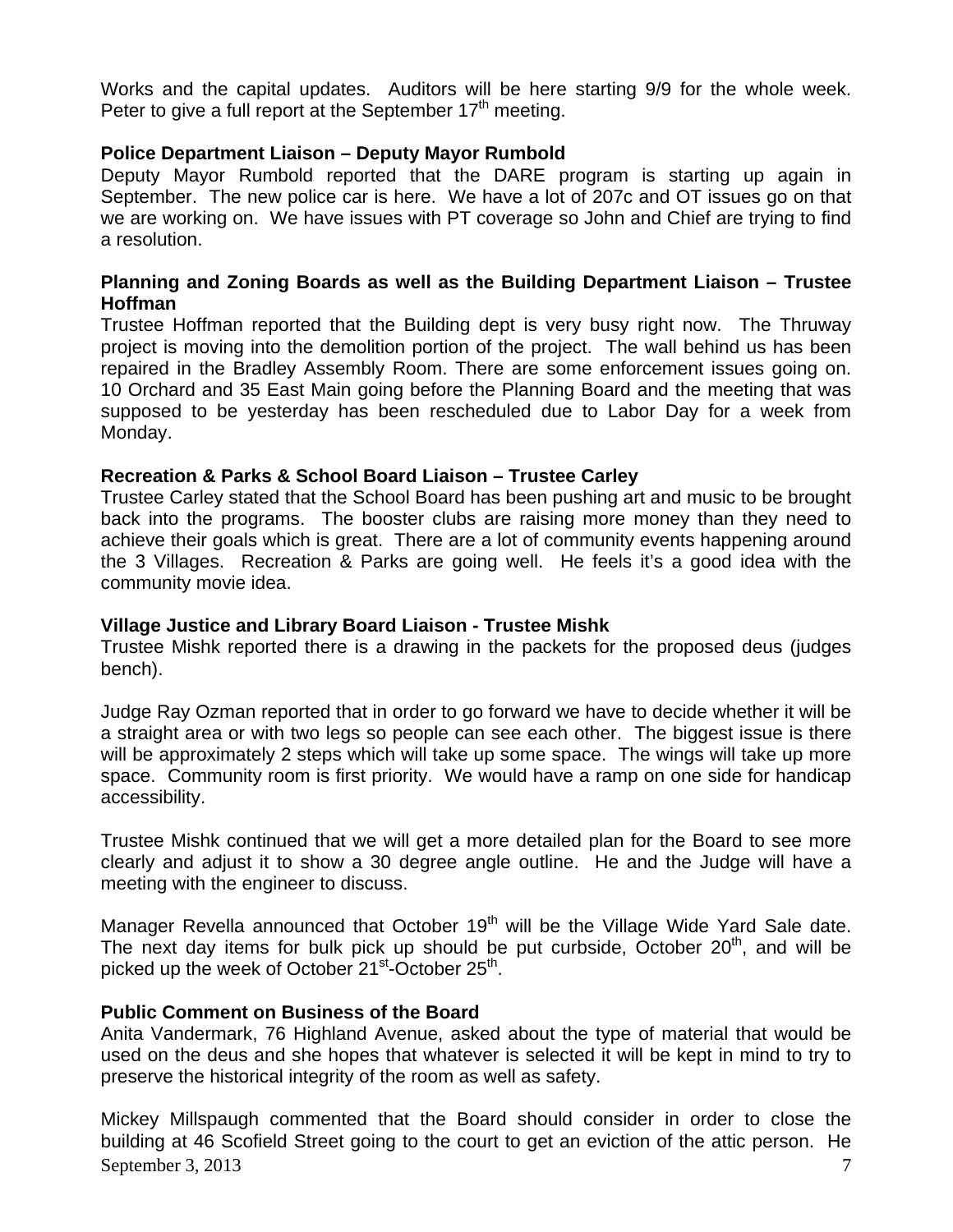feels the situation deserves more immediate action. Absentee landlords law; how does that fit into pursuing this guy? With regard to the deus, there once was a stage over on the right side of this room. Sam Wright brought in a mobile stage at one time as well. He suggests that whatever is done should be removable so it could be used as a stage. Also urged the Board to keep in mind the conditions from Col. Bradley was that this was to be used as a community assembly room so you don't want a monster up here.

### **Action Items**

### **Resolution 15-13-14 Elm Street Name Change**

Mayor Maher explained that there has been confusion with traffic with regard to having two streets with the same name and the Board would like to change the name of one of these streets to name it after a long standing family in the Village, the Millspaugh family. We are looking to do a dedication ceremony that is tentatively set for September  $29<sup>th</sup>$  at 2pm.

Trustee Bowen made a motion approve Resolution 15-13-14 to change the name of Elm Street to Millspaugh Court. Seconded by Trustee Mishk. All ayes. Motion carried.

#### **Hearing Request – 12 Pond Hill Lane**

Dean gave a timeline of the violations for this property in his report.

Deputy Mayor Rumbold made a motion to schedule a hearing for 12 Pond Hill Lane for September  $17<sup>th</sup>$  at 6:30pm or as soon thereafter could be heard. Seconded by Trustee Leonard. All ayes. Motion carried.

#### **Introduction to Local Law 8 of 2013 – No Parking on Bank Street**

Trustee Bowen made a motion to set a public hearing for Local Law number 8 of 2013 – No Parking on Bank Street for September 17, 2013 at 6:30pm or as soon thereafter could be heard. Seconded by Deputy Mayor Rumbold. All ayes. Motion Carried.

#### **Award Paving Bid**

Trustee Bowen made the motion to award the 2013 Bituminous Pavement Installation Project to Ron DeGroodt Paving, Inc. in the amount of \$84,297.50. Seconded by Trustee Carley. All ayes. Motion carried.

#### **Award Curbing Bid**

Trustee Mishk made the motion to award the 2013 Curb Installation Project to GT Excavating, LLC in the amount of \$62,051.00. Seconded by Trustee Bowen. All ayes. Motion carried.

#### **Award Sidewalk Removal Bid**

Trustee Hoffman asked how much we were looking to do.

Manager Revella replied they are looking at areas on Oakland, Second Street, and some sections of Highland. Trying not to do a lot but some have to be done as they are trouble areas and will be done as needed as we don't have the budget right now. Price is valid for a full year. It's a reasonable price it's removal and replacement.

September 3, 2013 8 Trustee Leonard made the motion to award the 2013 Sidewalk Removal and Replacement Project to GT Excavating, LLC in the amount of \$19.25 per square foot. Seconded by Trustee Bowen. All ayes. Motion carried.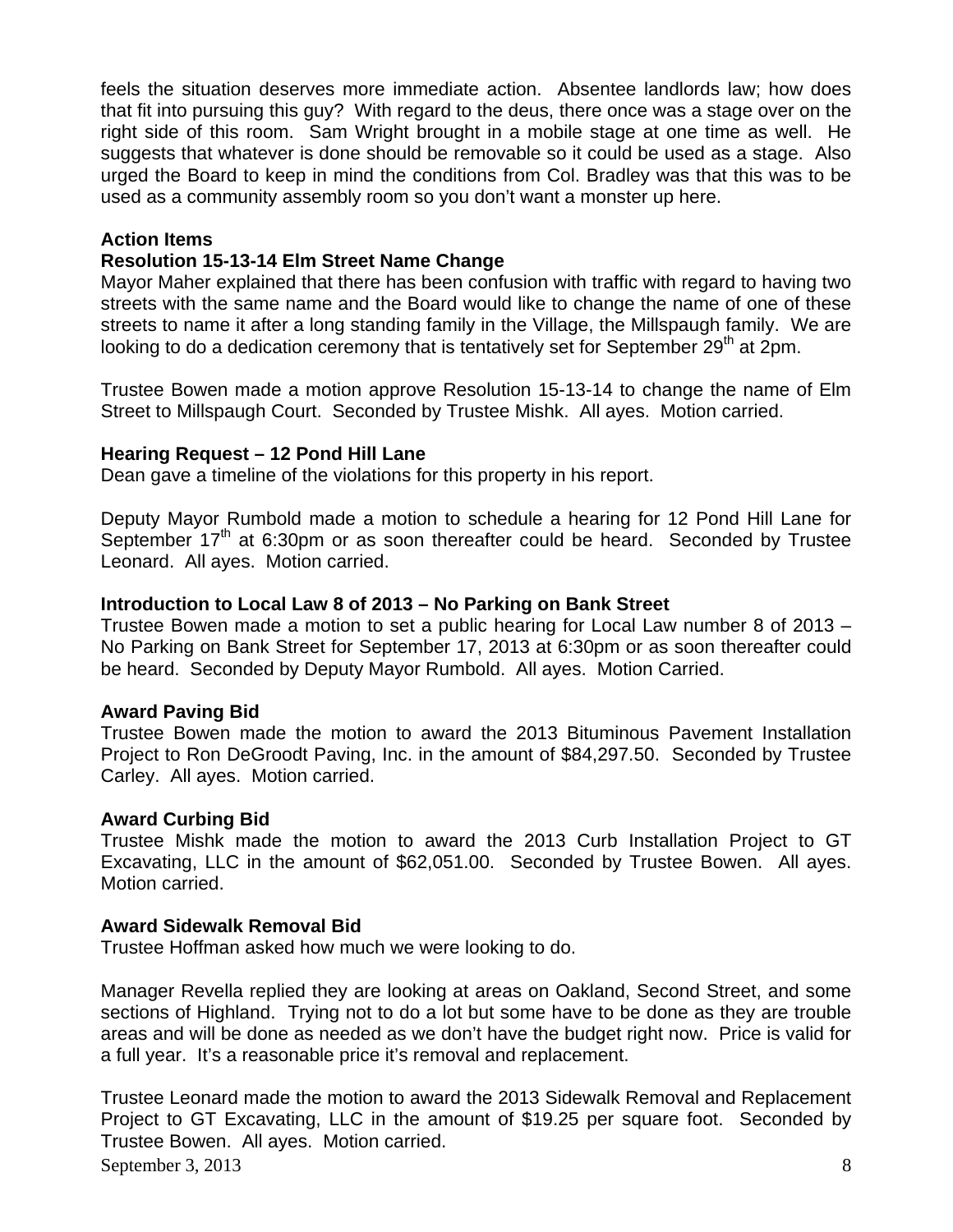### **Award RFP for Drains at Municipal Hall**

Trustee Leonard made the motion to award the Municipal Hall Drain CCTV and Cleaning to Heckeroth Plumbing and Heating, Inc. in the amount of \$7,380.00. Seconded by Trustee Hoffman. All ayes. Motion carried.

### **East Main Street Sidewalk Survey**

Mayor Maher explained this is a shovel ready project that would be great to have available when it comes to applying for grants.

Manager Revella stated that over the last 5 years sections of East Main Street have been done. We would like to do Highland Avenue all the way to Main Street as it's in poor condition. Drainage is terrible there as well as the sidewalks and it should be enhanced as it's the corridor to our Rail Trial. We looked at some grant funding but we couldn't apply because we didn't have a project that was ready to submit for grant monies. This will help us be able to do that in the future.

Trustee Hoffman asked if we would need to meet state specs as it is a state highway.

Manager Revella stated this could possibly help the McKinley monument area and traffic issues. He has been in contact with DOT about shifting the lanes to get it to one side to stop right turns on red that aren't allowed and put the parking back where it belongs.

Deputy Mayor Rumbold made a motion to approve the East Main Street survey project as presented. Seconded by Trustee Mishk. All ayes. Motion approved.

# September 11<sup>th</sup> Ceremony - 8pm Municipal Square

Mayor Maher explained they will not be closing off the entire square for this ceremony. We will use just 2 sections of stage to allow for open house at Walden Elementary School and court traffic that night to exit and travel around the square. Costs will be less than \$200 according to Chief.

Trustee Mishk made a motion to approve the September 11<sup>th</sup> Ceremony for September 11, 2013 at 8pm in Municipal Square. Seconded by Trustee Leonard.All ayes. Motion carried.

#### **Set Date and Time for Trick or Treat – 10/31/13, 6-8pm**

Deputy Mayor Rumbold made the motion to set the date and time for Trick or Treat as October 31, 2013 from 6-8pm. Seconded by Trustee Bowen. All ayes. Motion carried.

#### **Budget Amendment**

Trustee Leonard made a motion to approve the budget transfer of Capital 21 funding which represents: \$35,675 for sidewalks; received insurance recoveries \$25,960; and CHIPS funds of \$40,000 for a total of \$101,635. Seconded by Trustee Hoffman. 7 ayes, 0 nays, 0 abstentions. Motion passed.

# **Discussion Items Ethics Board Law**

September 3, 2013 9 Attorney Donovan reported that the Ethic Board will hold their reorganization meeting on Monday September  $9<sup>th</sup>$  where he will familiarize himself with the Ethics Board members and put everything together and report back to the board at the September  $17<sup>th</sup>$  meeting.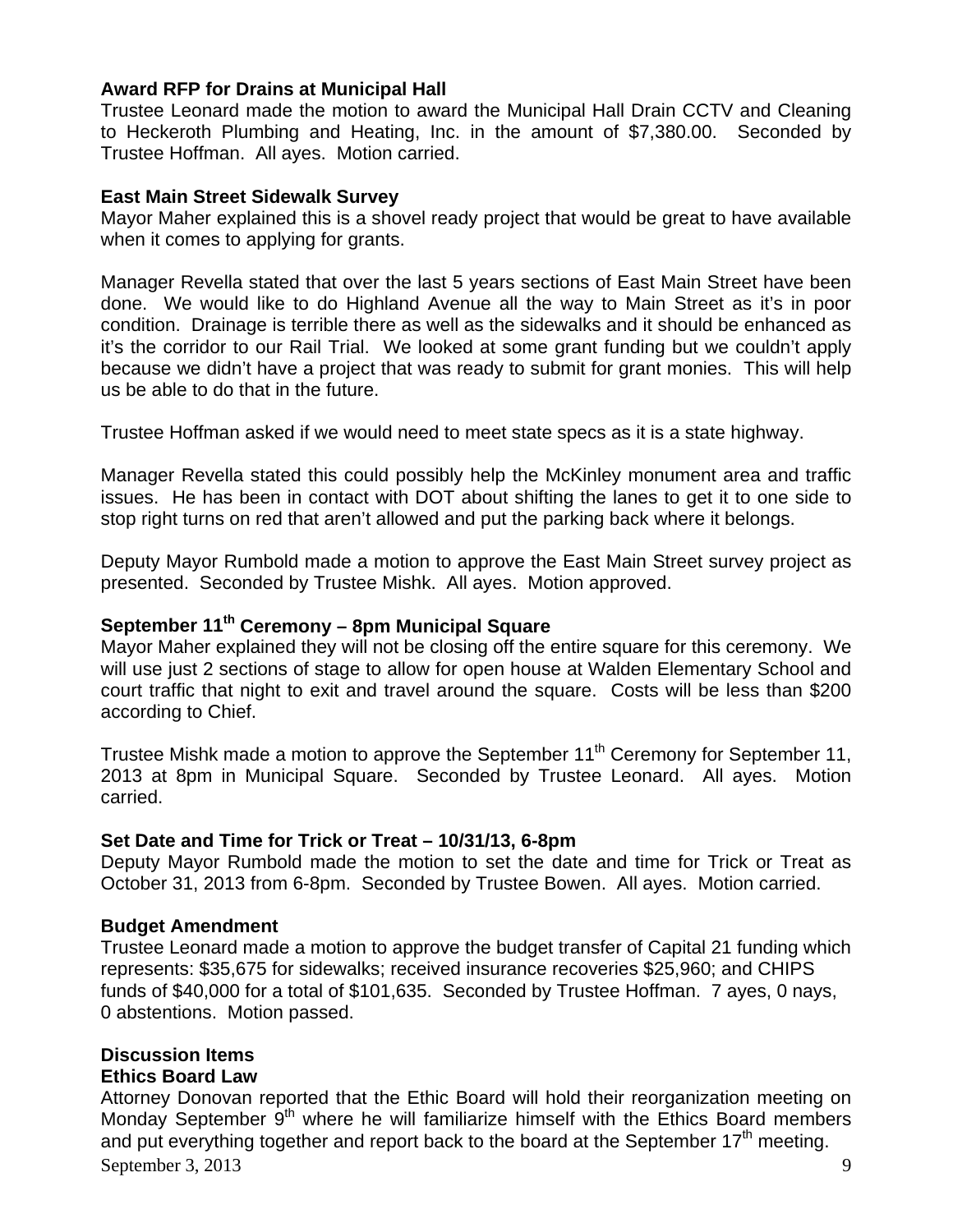# **Health Department – Donation of Benches**

Mayor Maher explained that the Department of Health would like to promote Lead Poisoning testing and would like to donate benches to the Village that would have advertisements to raise awareness and promote public health. This is a time sensitive issue because they need to expend the grant funds by the end of September.

Manager Revella stated they didn't give us the suggested advertisement yet.

Clerk Bliss reported they come with everything that is needed for installation except for the man power to do so. They would come in a variety of colors that we would have the option of selecting.

Deputy Mayor Rumbold asked where they would go.

Manager Revella replied that the locations we were thinking about were Wooster Grove near the gym and then the front of the Municipal building.

Trustee Hoffman asked who would be responsible for vandalism or damages.

Manager Revella replied the advertisement would be their responsibility but the bench itself would be the Village.

Trustee Carley asked if the message would change or just be the same.

Clerk Bliss replied yes it would change periodically subject to Village approval.

Mayor Maher asked Clerk Bliss to follow up with the Department of Health and present the advertisement at the next meeting. Maybe have a representative at the meeting as well if any other questions come up.

#### **93 Orange Avenue**

Dean Stickles, Building Inspector, reported that there is a situation with squatters in the vacant home located at 93 Orange Avenue. There is no water or sewer service at the home at this time. There are people living there that say they have leases with fictitious people. According to our unsafe buildings sections of the code we don't have anything to address this type of situation. He would like to amend that section of the code to answer this.

Attorney Donovan stated that technically an owner has to complain if it's trespassing. Do we know where the owner is?

Dean replied yes but he doesn't respond to them.

Manager Revella reported that they were dumping sewage waste in the back yard. Waste issue has been taken care of because the DEC violated them for that but the County Health Dept won't provide assistance.

September 3, 2013  $\hspace{1.5cm}$  10 Attorney Donovan stated we can review the condemnation of the building. He will go over details to condemn the building on 93 Orange Avenue.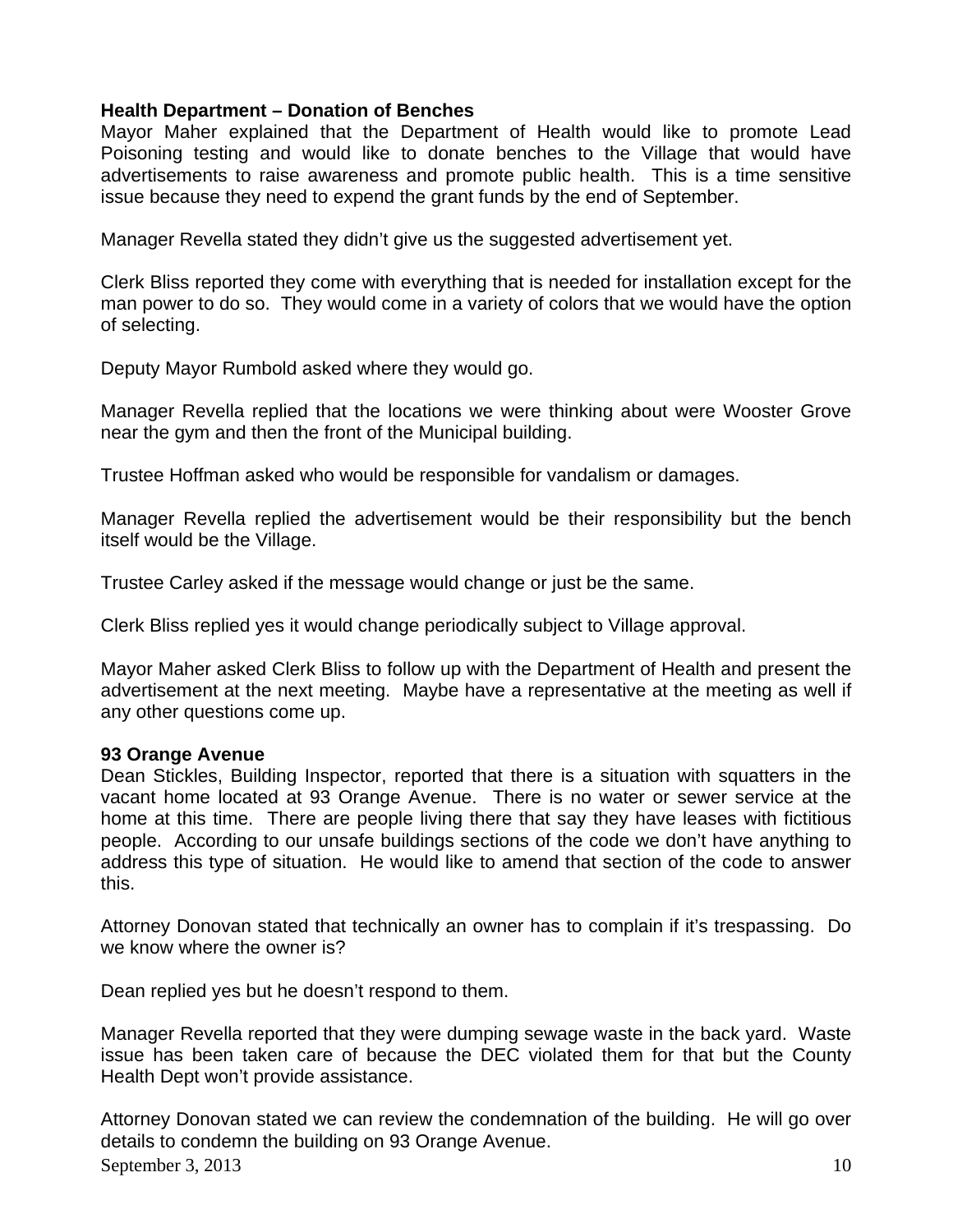Trustee Leonard made a motion to give the Building Inspector and the Village Attorney the authority to condemn the property located at 93 Orange Avenue. Seconded by Trustee Bowen. All Ayes. Motion Carried.

# **Projector & Screen for Community Movie Viewing in the Parks**

Mayor Maher explained it would be a low cost way to provide movie night in Olley Park. It would be a screen that is 20 ft diagonal, 11ft high, 17ft across.

Manager Revella explained it would cost approximately \$3,400 that includes a projector, pair of speakers and stands, a DVD disc player, the screen, microphone, cable and stakes, plus any accessories. We could create revenue from this in the future. We could rent it out to other municipalities. We used to do movies years ago and had to rent this equipment for \$1600-2000 for each occasion. This is all for approximately \$3,400 and it's ours to use when we want to.

Deputy Mayor Rumbold asked where we would store the equipment.

Manager Revella replied we would store it in the temperature controlled building at Olley Park. The events would be weather permitting or we could use it in the gym at Wooster, or on Main Street, or even in the Bradley Assembly Room.

Trustee Bowen made a motion to authorize the Village Manager to purchase the entertainment system for Community Movie viewing in the parks not to exceed \$4,000. Seconded by Trustee Carley.

# **Public Comment- None**

#### **Payment of the Audited Bills**

Deputy Mayor Rumbold made the motion to pay the audited bills. Seconded by Trustee Mishk. All ayes. Motion carried.

**Correspondence –** None.

#### **Miscellaneous Comments from the Board of Trustees**

Trustee Leonard commented that he walked the rail trail today with Supervisors Valk, Todd, Hayes and Manager Revella which was a very positive meeting. At some point we will have to consult an engineer about the drainage but we could do most of the repairs in house. He was also thinking about the bid specs for the Ulster Ave sidewalks, he would suggest using impermeable concrete due to the salt etc.

Deputy Mayor Rumbold commented that the problems we are having with landlords in the Village with properties are deplorable conditions. She asked if Dean needs more help. She asked the Manager if there is enough man power to handle everything.

Manager Revella replied that at times no, but at others it's more than adequately staffed. He suggested that maybe when we are preparing for the budget we work on this and some additional Local Laws with Dave to help more.

September 3, 2013  $11$ Trustee Hoffman stated that it's not just Walden it's everywhere.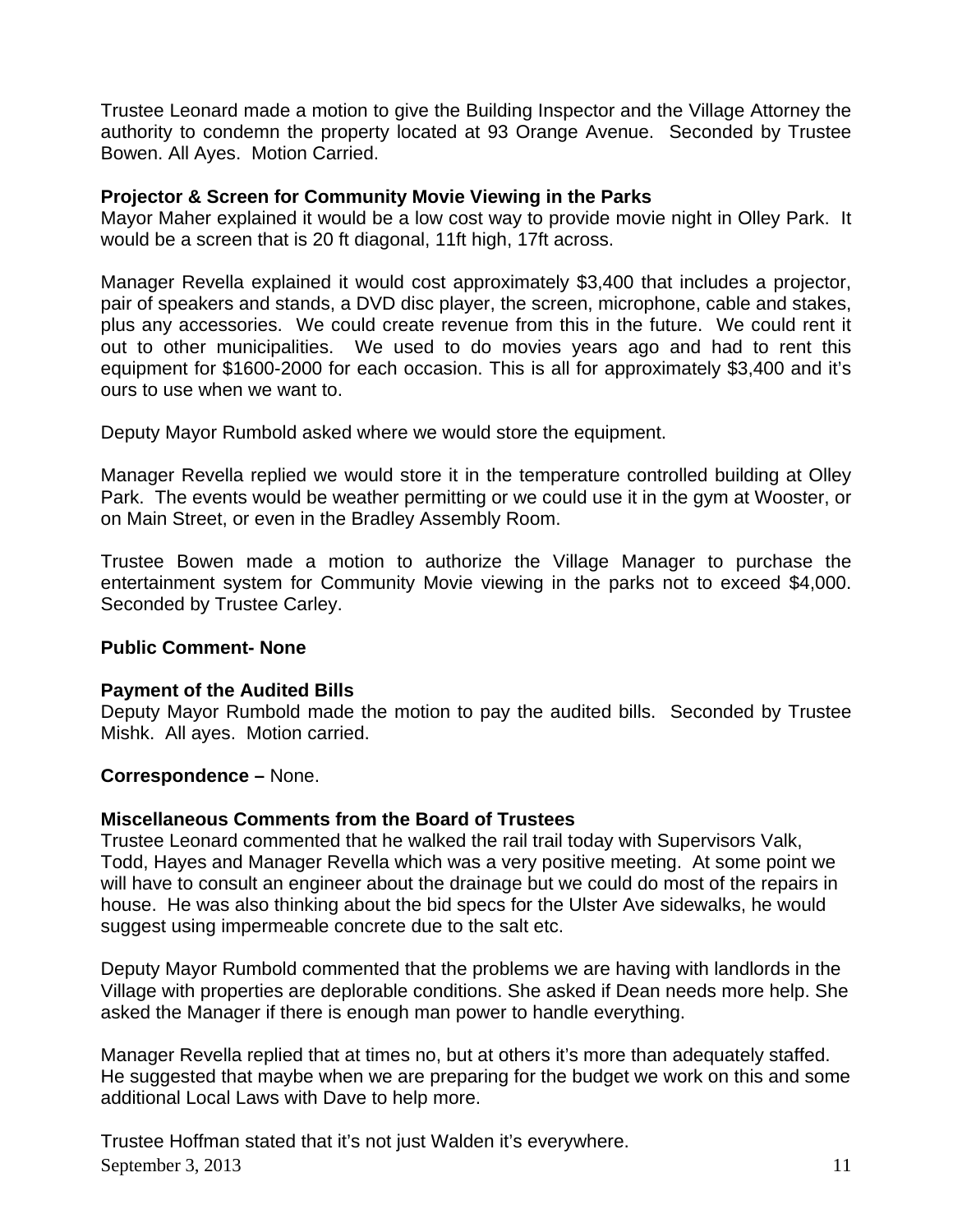Deputy Mayor Rumbold finds it disturbing that human beings would do that to other human beings.

Trustee Hoffman explained that he and been working with Dean and Jay in order to cut these issues off faster to get before the Board before it turns into an even worse situation. He commented that the Family BBQ was great for summer camp. He wanted to express his appreciation for everything the Recreation Department did for that.

Trustee Carley commented that the landlord issue is tough to deal with and we should not let it fall off to the wayside.

Trustee Mishk asked about the grant for the TEP with DOT.

Manager Revella replied it is fully submitted.

Trustee Mishk asked where we stood with the fluoride situation.

Manager Revella replied that the applications have been submitted to the County for review last week. There is a copy in his office for review. The preparation work has been done at the stations we are just awaiting approval.

Trustee Mishk asked if there were bids for the fluoride.

Deputy Mayor Rumbold requested a copy of the toxicology report be put in her mailbox.

Manager Revella replied that we have fluoride that is usable now but once we need to order we will need to do that again. He also announced that we have a new cleaner in building starting this week.

Mayor Maher commented about the "Our Town" video that portrays the Village of Walden which is great and everyone should check it out. Perhaps we could show it on our new projector screen at Harvest Fest or something like that.

# **Executive Session – CSEA & PBA Negotiations, Potential Litigation, and Personnel of a particular person.**

Deputy Mayor Rumbold moved to go into Executive Session to discuss CSEA & PBA Negotiations, Potential Litigation, and Personnel of a particular person. Seconded by Trustee Leonard. All ayes. Motion carried.

# **Reconvene**

Deputy Mayor Rumbold moved to reconvene the regular meeting. Seconded by Trustee Leonard. All ayes. Motion carried.

# **Adjournment**

Trustee Mishk moved to adjourn. Seconded by Deputy Mayor Rumbold. All ayes. Meeting adjourned.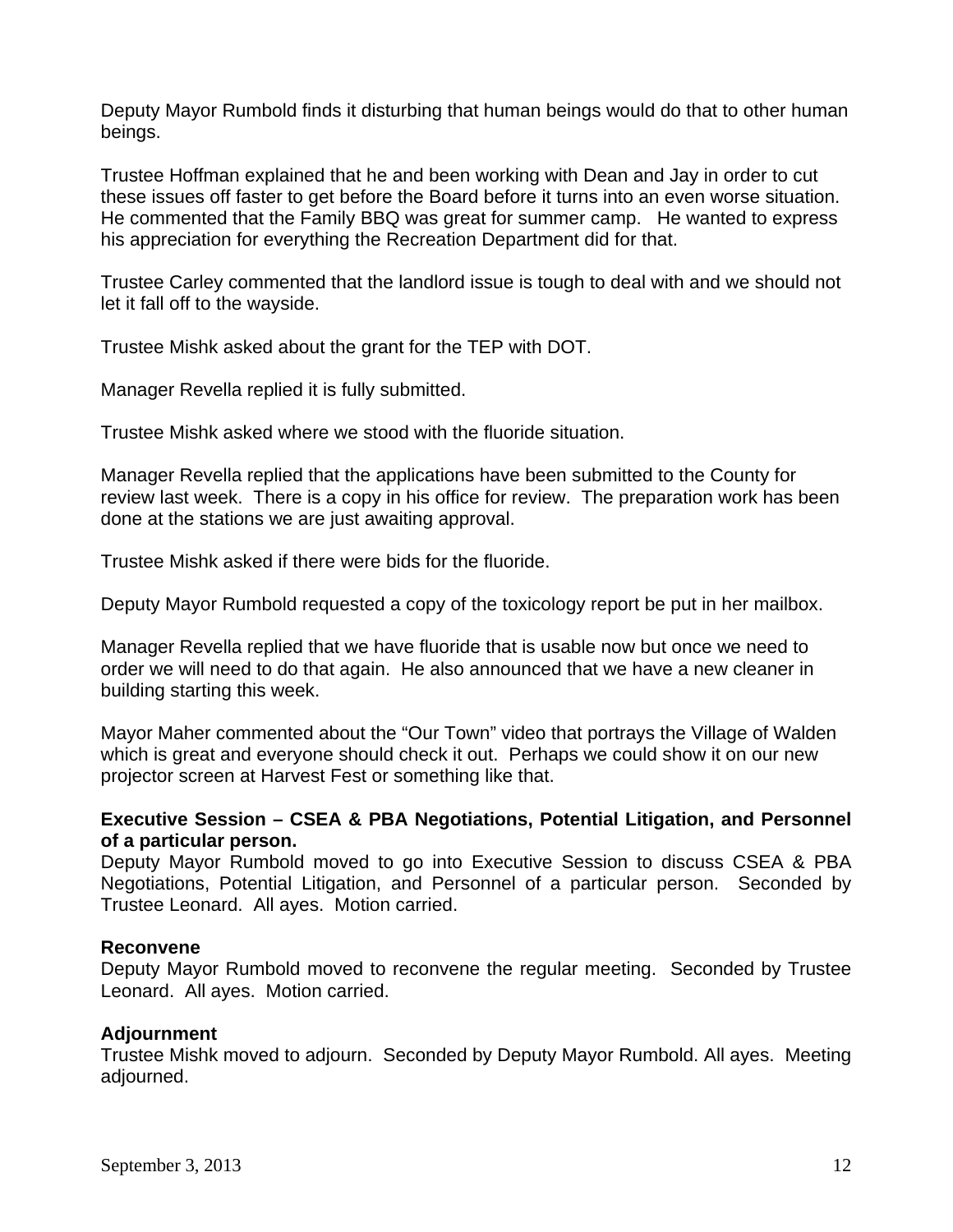### **Village of Walden Board of Trustees Regular Meeting September 3, 2013 Motions & Resolutions**

#### **Hearing – 145 West Main Street & 52 Liberty Street**

Deputy Mayor Rumbold made a motion to give the Building Inspector and the Village Manager the authority to board up the first floor of 145 West Main Street as well as 52 Liberty Street and bill each property owner for said boarding. Seconded by Trustee Mishk. All ayes. Motion carried.

Deputy Mayor Rumbold amended the previous motion to include boarding of the first floor and anything below it to include the basement of each property. Seconded by Trustee Mishk. All Ayes. Motion carried.

#### **Hearing – 46 Scofield Street**

Trustee Hoffman made a motion to authorize the Building Inspector to get an electrical inspector into the property located at 46 Scofield Street to check the electric as well as any other type of inspector as he deems necessary and document each violation in detail to be presented to the Board at the September 17, 2013. Seconded by Trustee Mishk. All Ayes. Motion Carried.

### **Public Hearing – Local Law 7 of 2013 – Taxi Cab Law**

Trustee Leonard made the motion to open the public hearing for Local Law 7 of 2013 – Taxi Cab Law. Seconded by Trustee Bowen. All ayes. Motion carried.

Trustee Bowen made the motion to close the public hearing for Local Law 7 of 2013 – Taxi Cab Law. Seconded by Trustee Hoffman. All ayes. Motion carried.

Deputy Mayor Rumbold made the motion to Negative Declaration Local Law 7 of 2013 – Taxi Cab Law. Seconded by Trustee Leonard. All ayes. Motion carried.

Deputy Mayor Rumbold made the motion adopt Local Law 7 of 2013 – Taxi Cab Law. Seconded by Trustee Leonard. All ayes. Motion carried.

# **Approval of the April 9, 2013 Minutes**

Deputy Mayor Rumbold made the motion to approve the April 9, 2013 Minutes as written. Seconded by Trustee Leonard. All ayes. Motion carried.

# **Approval of the April 17, 2013 Budget Hearing Minutes**

Deputy Mayor Rumbold made the motion to approve the April 17, 2013 Budget Hearing Minutes as written. Seconded by Trustee Bowen. All ayes. Motion carried.

#### **Resolution 15-13-14 Elm Street Name Change**

Trustee Bowen made a motion approve Resolution 15-13-14 to change the name of Elm Street to Millspaugh Court. Seconded by Trustee Mishk. All ayes. Motion carried.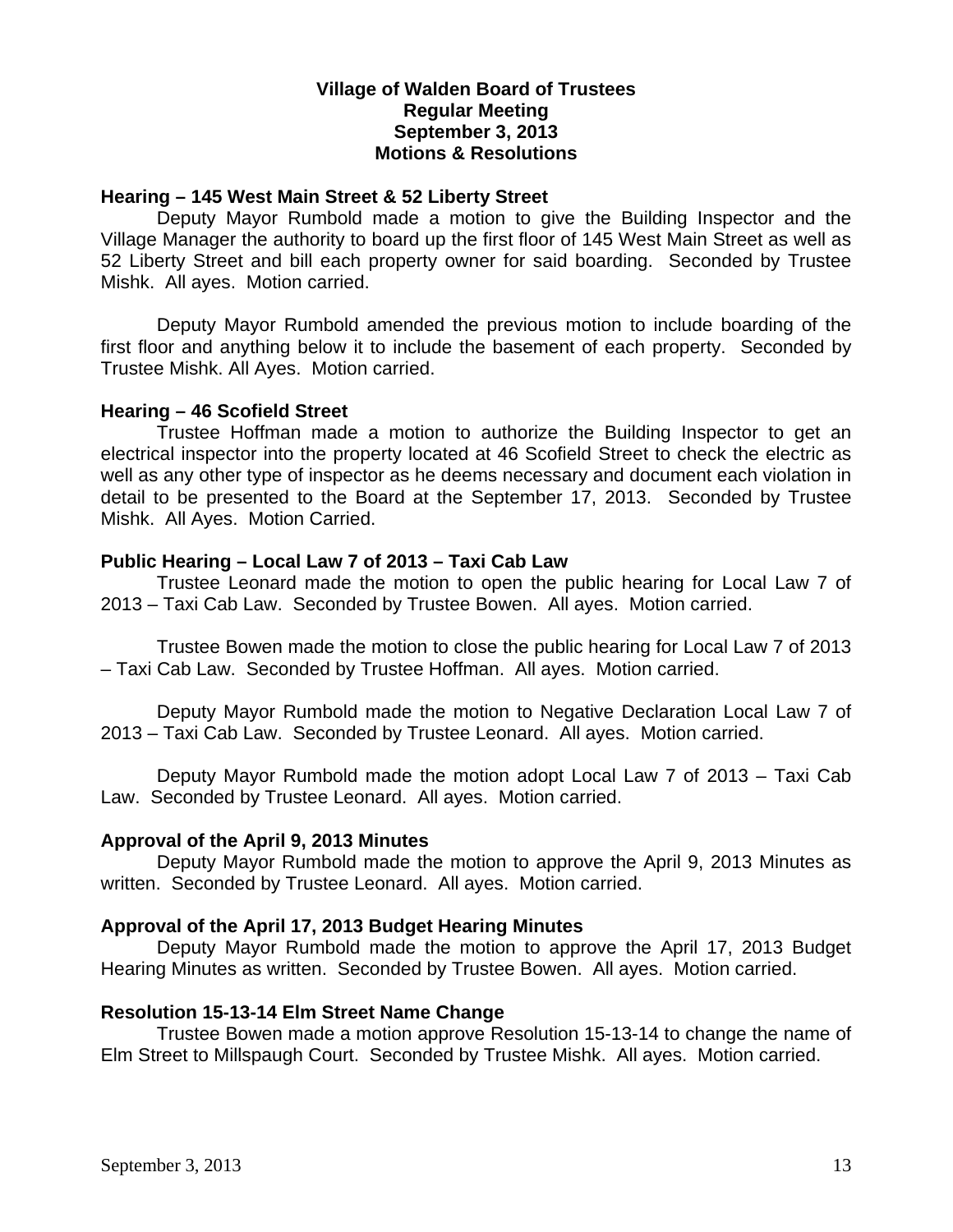#### **Hearing Request – 12 Pond Hill Lane**

Deputy Mayor Rumbold made a motion to schedule a hearing for 12 Pond Hill Lane for September  $17<sup>th</sup>$  at 6:30pm or as soon thereafter could be heard. Seconded by Trustee Leonard. All ayes. Motion carried.

#### **Introduction to Local Law 8 of 2013 – No Parking on Bank Street**

Trustee Bowen made a motion to set a public hearing for Local Law number 8 of 2013 – No Parking on Bank Street for September 17, 2013 at 6:30pm or as soon thereafter could be heard. Seconded by Deputy Mayor Rumbold. All ayes. Motion Carried.

#### **Award Paving Bid**

Trustee Bowen made the motion to award the 2013 Bituminous Pavement Installation Project to Ron DeGroodt Paving, Inc. in the amount of \$84,297.50. Seconded by Trustee Carley. All ayes. Motion carried.

### **Award Curbing Bid**

Trustee Mishk made the motion to award the 2013 Curb Installation Project to GT Excavating, LLC in the amount of \$62,051.00. Seconded by Trustee Bowen. All ayes. Motion carried.

### **Award Sidewalk Removal Bid**

Trustee Leonard made the motion to award the 2013 Sidewalk Removal and Replacement Project to GT Excavating, LLC in the amount of \$19.25 per square foot. Seconded by Trustee Bowen. All ayes. Motion carried.

#### **Award RFP for Drains at Municipal Hall**

Trustee Leonard made the motion to award the Municipal Hall Drain CCTV and Cleaning to Heckeroth Plumbing and Heating, Inc. in the amount of \$7,380.00. Seconded by Trustee Hoffman. All ayes. Motion carried.

# **East Main Street Sidewalk Survey**

Deputy Mayor Rumbold made a motion to approve the East Main Street survey project as presented. Seconded by Trustee Mishk. All ayes. Motion approved.

# **September 11th Ceremony – 8pm Municipal Square**

Trustee Mishk made a motion to approve the September 11<sup>th</sup> Ceremony for September 11, 2013 at 8pm in Municipal Square. Seconded by Trustee Leonard.All ayes. Motion carried.

#### **Set Date and Time for Trick or Treat – 10/31/13, 6-8pm**

Deputy Mayor Rumbold made the motion to set the date and time for Trick or Treat as October 31, 2013 from 6-8pm. Seconded by Trustee Bowen. All ayes. Motion carried.

# **Budget Amendment**

Trustee Leonard made a motion to approve the budget transfer of Capital 21 funding which represents: \$35,675 for sidewalks; received insurance recoveries \$25,960; and CHIPS funds of \$40,000 for a total of \$101,635. Seconded by Trustee Hoffman. 7 ayes, 0 nays, 0 abstentions. Motion passed.